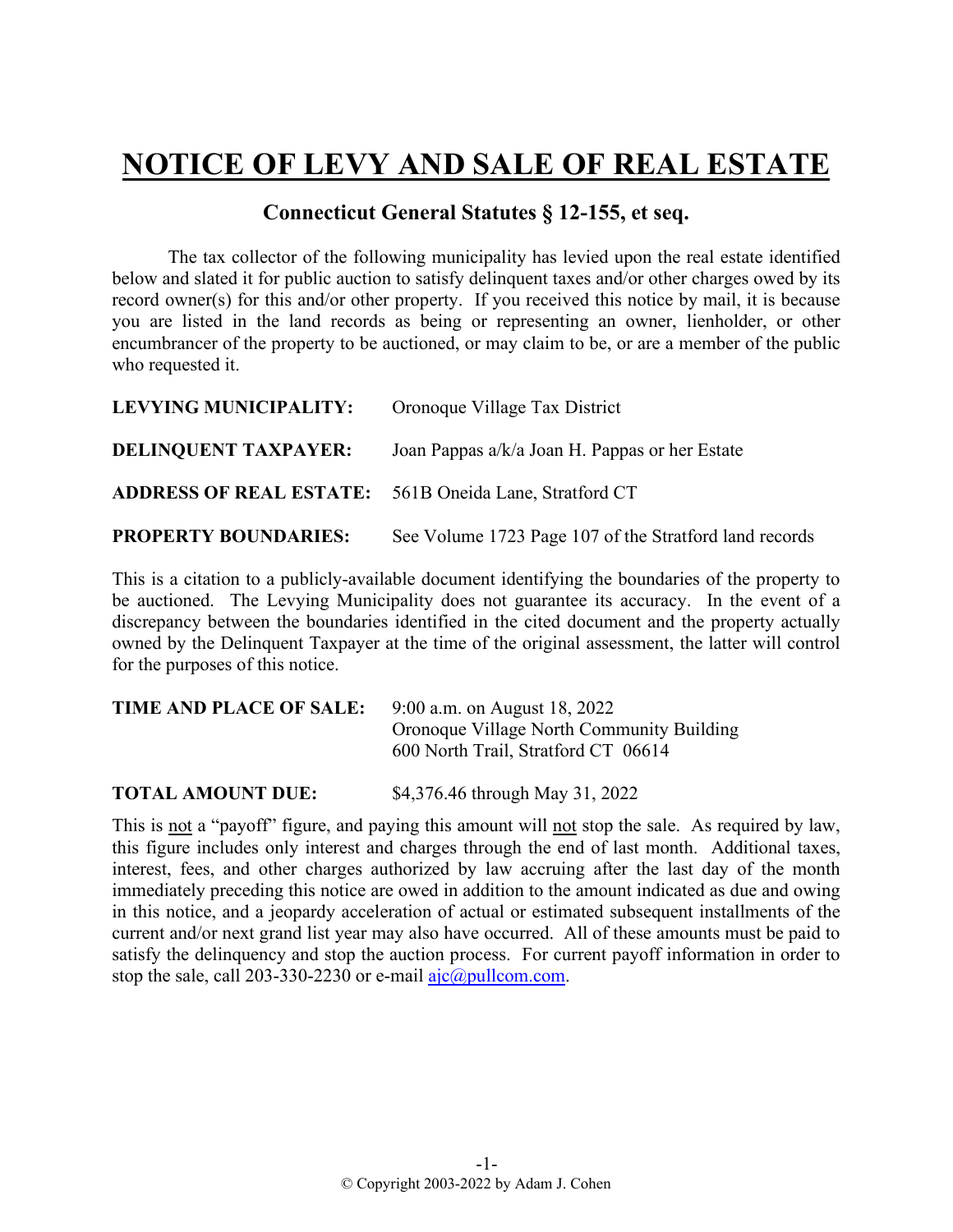**SURVIVING ENCUMBRANCES:** This property will be sold "free and clear" to the winning bidder subject only to: (1) taxes and water/sewer charges laid by the levying municipality which were not yet due and payable at the time of the levy, which is the date accompanying the signature on the first notice of this sale filed in the land records, except as are recovered from the sale; (2) the accrued taxes and water/sewer charges of the Town of Stratford and any other governmental authority against this property; (3) any federal lien recorded until 30 days before the date which is six months after the auction date, except as extinguished pursuant to federal law; (4) easements, covenants and restrictions in favor of other parcels of land predating the time of the levy; (5) solely to the extent any of the delinquencies identified above was assessed on property other than the property to be sold, all encumbrances perfected before this notice was recorded; (6) interests exempt from levy and sale under the Constitution and laws of the United States; (7) the interest of any person or such person's predecessors in title for whom notice of the sale was not sent as required by law, and who had a right to such notice, and who did not in fact know of it within six months thereafter, until expiration of the limitation deadline in C.G.S. § 12- 159b; (8) any monetary encumbrance recorded between June 2, 2022 and the date the first notice of this sale was filed in the land records, unless its holder is notified of the tax sale as required by law or in fact knew of it within six months thereafter; (9) all assessments and charges owed to the Oronoque Village Condominium Association both before and after the sale, which must be paid in full by the purchaser immediately upon taking title; (10) any other interest not foreclosed by this tax sale procedure under state law; and (11) the effect of any federal, state, or local law and the restrictions and conditions in the tax sale notices and announced at the auction.

**PERSONS TO WHOM THIS NOTICE IS SENT:** The following persons are, or may claim to be, or may represent, the known holders of choate interests which will be affected by the sale. Absent payment in full before the auction or valid redemption within six months thereafter, the respective titles, mortgages, liens, restraints on alienation, and other encumbrances in this property in favor of all persons with actual or constructive notice thereof shall be extinguished.

| Joan H. Pappas or her Estate                          | <b>Andrew Bartlik</b>                        |                                                       | Barbara Bartlik                     |
|-------------------------------------------------------|----------------------------------------------|-------------------------------------------------------|-------------------------------------|
| and Andrew Bartlik                                    | 291 Titicus Road                             |                                                       | 865 West End Avenue #7E             |
| 561B Oneida Lane                                      | North Salem, NY 10560                        |                                                       | New York, NY 10025                  |
| Stratford, CT 06614                                   |                                              |                                                       |                                     |
|                                                       |                                              |                                                       |                                     |
| John Bartlik                                          | Karin Rampino                                |                                                       | McCalla Raymer Leibert Pierce LLC   |
| 227 Brookside Avenue                                  | 251 Harrow Circle                            |                                                       | 50 Weston Street                    |
| Ridgewood, NJ 07450                                   | Aiken, SC 29803                              |                                                       | Hartford, CT 06120                  |
|                                                       |                                              |                                                       |                                     |
| Bank of New York Mellon Trust Company, N.A.,          | Bank of New York Mellon Trust Company, N.A., |                                                       |                                     |
| Trustee for Mortgage Assets Management Series I Trust |                                              | Trustee for Mortgage Assets Management Series I Trust |                                     |
| 1875 Connecticut Ave NW, 10th Fl.                     |                                              | 225 Liberty Street                                    |                                     |
| Washington, DC 20009                                  |                                              | New York, NY 10281                                    |                                     |
|                                                       |                                              |                                                       |                                     |
| Internal Revenue Service                              | Secretary of Housing                         |                                                       | State of Connecticut                |
| <b>Advisory Consolidated Receipts</b>                 | and Urban Development                        |                                                       | Dept. of Revenue Services           |
| 7940 Kentucky Dr., Stop 2850F                         | 451 Seventh Street Southwest                 |                                                       | 450 Columbus Blvd, Suite 1          |
| Florence, KY 41042                                    | Washington, DC 20410-8000                    |                                                       | Hartford, CT 06103                  |
| (solely for any inchoate estate taxes)                |                                              |                                                       | (solely for any inchoate succession |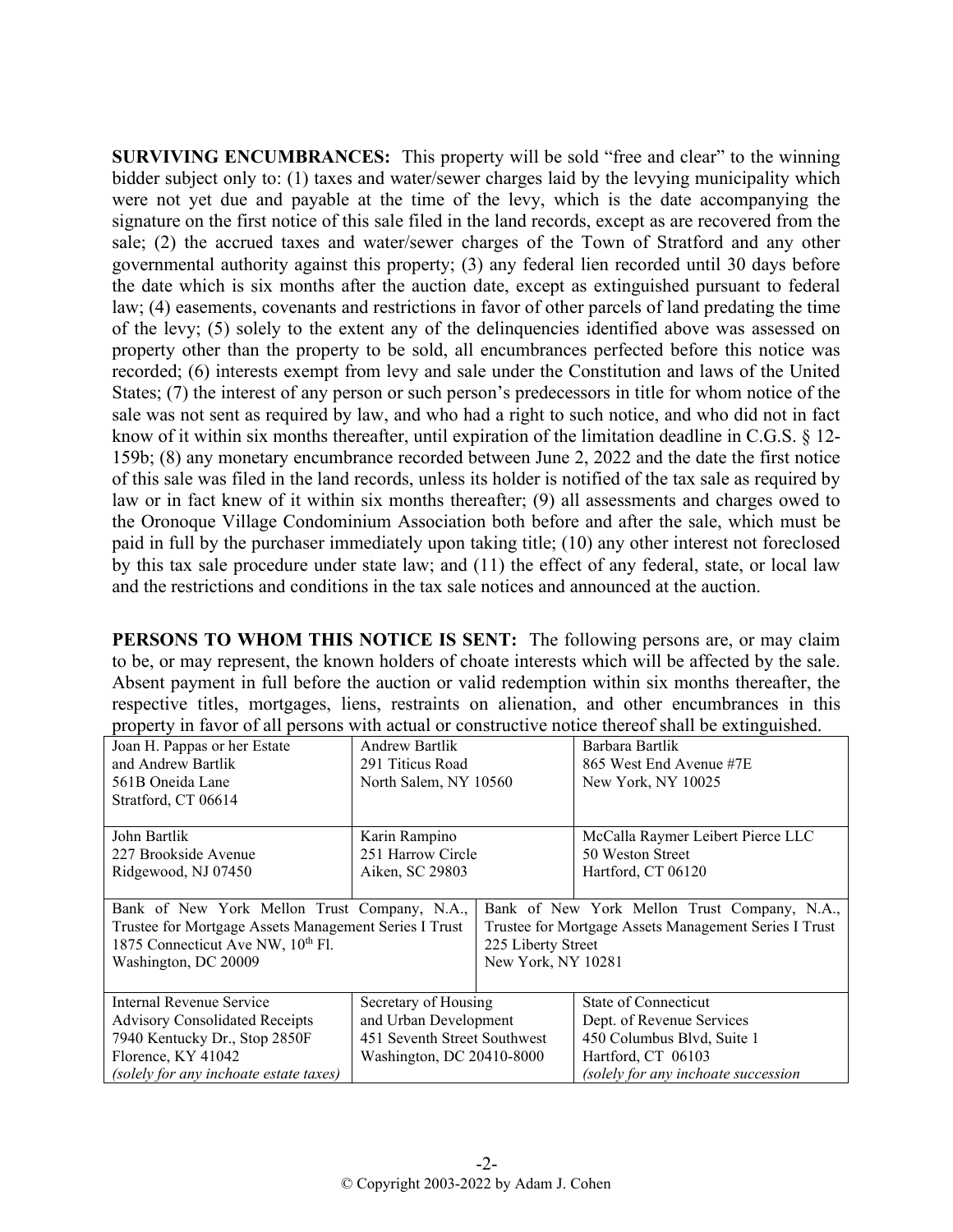|--|